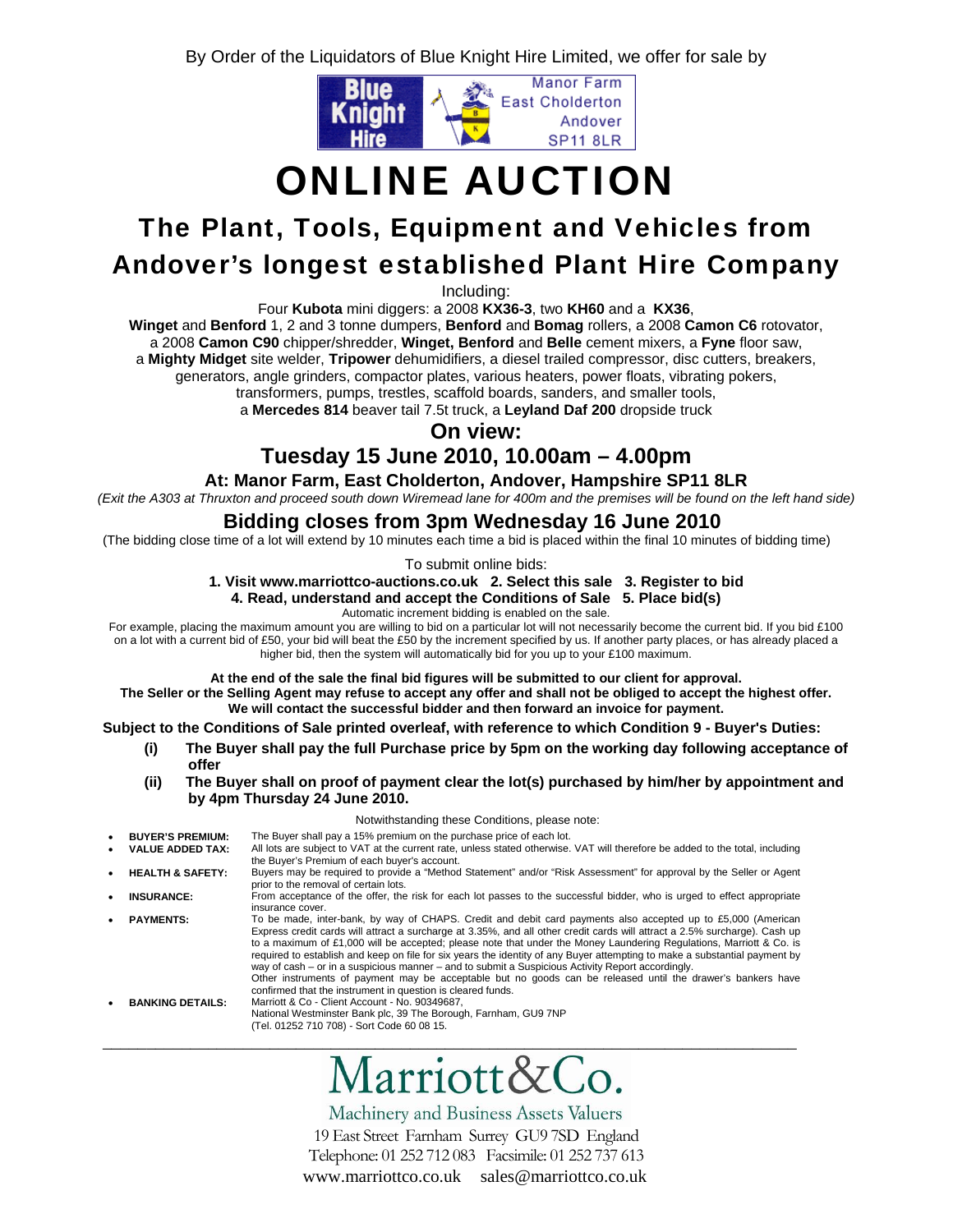# **CONDITIONS OF SALE BY ONLINE AUCTION**

### **'Online' sales use the internet, licenced software and a remote server over which Marriott & Co. has no control. Marriott & Co. accept no responsibility whatsoever for any bids placed**

### **1. Conditions of Sale and Definitions**

These conditions of sale together with the information printed on the cover of this catalogue are the only terms and conditions by which the Selling Agent will sell lots to a Buyer. In these conditions, references to :

- (a) The "Sale" means the process by which the Selling Agent offers the lots listed in the catalogue for sale by "online auction" or "online tender" by way of the Selling Agent's website, which sale may be completed by the Selling Agent in accordance with Condition 4 below;
- (b) The "Selling Agent" means Marriott Valuers Limited trading as Marriott & Co. or any employee thereof at the time of sale;
- (c) The "Buyer" shall have the meaning ascribed to it in Condition 4 below and the "Buyers" shall be deemed to be principals (for the purpose of these conditions), unless to the knowledge of the Selling Agent they are acting as agents on behalf of a named principal;
- (d) The "Seller" means the person owning or having the right to sell the lot;
- (e) The Interpretation Act 1978 applies to the terms and expressions used in these conditions as if contained in the statute, and these conditions shall be governed by English Law.

### **2. The Condition of Goods**

### Whilst every care has been taken in the preparation of any advertisement, brochure, catalogue and other publication, descriptions are necessarily statements of opinion and must not be relied upon as statements of fact. Neither the Seller nor the Selling Agent is responsible for the correctness of any description of any lot.

The Selling Agent sells as agent for the Seller (unless otherwise specifically declared). The Selling Agent is not in a position to know the history or assess the quality of the lots. Lots sold are likely to have been subject to wear and tear caused by use or the effects of age and may have faults and imperfections. Buyers are given opportunities at the viewing times to examine lots and will be assumed to have done so. They must rely solely on their own skill or judgement as to whether lots are fit for any particular purpose and whether they comply with the catalogue description. This sale by online auction or tender is not a consumer sale.

**3. Personal Risk and Damage to Property** Every person on the premises where the lots are being exhibited or sold before, during or after the sale are:

- (a) Deemed to be there at their own risk and neither the Seller nor the Selling Agent shall be liable for any loss, accident or injury sustained howsoever caused; and
- (b) Responsible for any damage they, their carriers or other agents may cause to any lot, to the premises or any other property.

### **4. Bidding and Ascertainment of the Buyer**

In order to place a bid at our online auction or tender sales, the Buyer must have registered on the Selling Agent's website and will have acknowledged that any bid made is subject to these Conditions of Sale.

All bids made shall therefore be treated as offers made upon these Conditions of Sale and the Buyer is bound by them. Subject to these conditions the Buyer shall be the party notified by the Selling Agent of the acceptance of that party's offer.

For the avoidance of doubt, by making a bid, the bidder agrees to purchase the lot in accordance with these Conditions of Sale. The Seller or the Selling Agent may refuse to accept any offer and shall not be obliged to accept the highest offer.

### **5. Selling Agent's Discretion**

### The Selling Agent has the right to:

- (a) Refuse any bid;
- (b) Advance the bidding as he may decide;
- (c) Decide whether there has been a dispute as to the bidding and, if so, immediately to reoffer the lot in question;
- (d) Divide, combine and to withdraw any lot;
- (e) Exclude any party from the premises where the lots are being exhibited or sold, or block any party's bid.

### **6. Sellers' Rights**

- Lots offered for sale are subject to:
- (a) Any reserve price placed by the Seller;
- (b) The right of the Selling Agent to bid on behalf of the Seller;
- (c) When no reserve price has been placed (but in no other case) the right of the Seller to bid personally or through any one agent.

### **7. Duties of Persons Present and Using the Auction/Tender Sale Website**

All persons present at the premises or using the Auction/Tender Sale website agree to refrain from conduct which may cause a nuisance to others present or using the website, and to indemnify the Selling Agent against the consequences of any proceedings brought in respect of such conduct.

### **8. Buyer's Premium and Value Added Tax**

The Buyer shall pay a 15 per cent premium on the purchase price of each lot sold (such premium to belong to the Selling Agent), together with Value Added Tax at the current rate on the purchase price of each lot (unless the lot is notified as not attracting Value Added Tax) and on the premium.

### **9. Duties of Buyer**

### Upon being notified, the Buyer shall:

- (a) Supply, if so required, a Banker's reference unless prior arrangements have been made;
- (b) Pay, if so required, a deposit of 25 per cent of the purchase price;
- (c) Pay the purchase price together with the Selling Agent's premium plus any chargeable Value Added Tax by 5pm on the working day immediately following acceptance of the offer;
- (d) In accordance with the Health & Safety at Work Regulations and Construction Design & Management Regulations, the Buyer may be required to provide a "Method Statement" and/or "risk assessment" for approval by the Seller and/or the Selling Agent prior to the removal of any lots. The Buyer is responsible for electrical disconnections which must be carried out by a suitably qualified electrician, and the Buyer is responsible for the removal of any fluids and/or waste in and around the lot(s) strictly in accordance with the Control of Substances Hazardous to Health Regulations. The Selling Agent reserves the right to withhold the lot(s), until a satisfactory removal method statement has been provided by the Buyer;
- (e) On proof of payment and by appointment, remove the lot expeditiously and at the latest within five working days following acceptance of offer;
- (f) Where lots are fixed to land and/or buildings, detach such lot safely and lawfully without the use of flame cutters explosives or any other dangerous equipment or processes (unless with previous written permission of the Selling Agent) and forthwith make good any damage to the land and/or buildings and the Buyer undertakes to indemnify the Selling Agent and (where appropriate) the Seller against any costs, damage, claims and demands arising upon such removal. The Selling Agent may require prior to removal a sum from the Buyer to cover the likely damage caused by such removal. The Selling Agent shall be entitled to exercise a lien on any lot purchased by the Buyer until all or any damage or loss has been paid in full.

### **10. Liability of the Selling Agent and Seller**

- (a) Lots are sold with all faults and defects and with all errors of description and neither the Seller nor the Selling Agent is responsible for any defects whatsoever. All implied conditions relating to description, fitness and quality are accordingly excluded;
- (b) The Seller and the Selling Agent do not make or give, nor has any person in the employment of the Selling Agent any authority to make or give, any express representation or warranty with regard to any lot - except as provided by Condition 11 below.

**11. Risk and Passing of Property** Subject to Condition 17 below, the Seller warrants to the Selling Agent and to the Buyer that the Seller is the true owner of the lot or is properly authorised to sell it. Each lot is at the sole risk of the Buyer from acceptance of the offer. Title shall not pass to the Buyer until payment has been made in full and until such time the Selling Agent shall have a lien on the lot.

# **12. Consumer Protection Act 1987**

### Lots sold are not supplied as new. **13. Default by the Purchaser**

- If the Buyer fails to comply with his duties, the Selling Agent shall have the right to:
- (a) Resell the lots by Public Auction or otherwise without notice to the Buyer, and if any loss arises from such a resale after deducting the Selling Agent' full costs and expenses, the Buyer shall be responsible to the Selling Agent for that loss (any net surplus to be the Seller's); and
- (b) Where a deposit is paid, to forfeit that deposit; and
- (c) Charge interest on any unpaid balance at the rate of 2 per cent above base rate from time to time; and
- (d) Charge for storage arising after the time for removal at the rate of 25 per cent per annum of the sale price and to release the lots in question to the Buyer only after payment in full of all storage and removal expenses incurred (as well as the full purchase price).

### **14. Agency and Commissions**

The Selling Agent may execute commissions received on condition that the relevant lots have been viewed by the bidder.

### **15 .Computer software and data**

The sale of any computers specifically excludes any software and/or data that may be held on computer carrying media, and the Buyer undertakes to not use and to remove and/or re-licence any software and to not use and to remove all data within the meaning of the Data Protection Act 1998 from the computer carrying media. The Selling Agent reserves the right to retain the computers until the Buyer has complied with this condition.

### **16. Safety of Machinery and Vehicles**

- (a) Lots may not comply with the Health and Safety at Work Act 1974 or other relevant safety legislation; accordingly the Buyer undertakes not to use any lot purchased until satisfied that it complies with the relevant Acts and Regulations relating to such machines and equipment and to indemnify the Selling Agent against any failure to observe this undertaking;
- (b) In the case of the sale of vehicles, no vehicle is warranted or held out to be roadworthy; the Buyer undertakes to ensure that no vehicle is used unless it complies with the Road Traffic Acts and other relevant legislation; the odometer reading of vehicles is not warranted;
- (c) All goods sold are sold as used and are not supplied as new;<br>(d) This sale is subject to the Selling Agent being satisfied the
- This sale is subject to the Selling Agent being satisfied that all lots are safe, and the Buyer must allow access for a competent person nominated by the Selling Agent to inspect and carry out any necessary portable appliance tests (at the Seller's expense); any item failing a safety test will be excluded from the sale and scrapped.

### **17. Insolvency and Death**

Where the Selling Agent conducts a sale on behalf of a Seller who is the Receiver, Administrator, Liquidator of Supervisor of a limited company, or Trustee in Bankruptcy or Supervisor of an individual:

- (a) The Seller shall only act as an agent on behalf of the company, bankrupt or individual (as the case may be) and shall be under no personal liability whatsoever in respect of the contract for sale of any lot;
- (b) The Seller and the Selling Agent on his behalf sell whatever right, title or interest the company or the bankrupt or the individual may have in the lot; no warranty is given or authorised to be given by the Seller nor the Selling Agent with regard to the Seller's title to any lot(s) sold; any claims with regard to retention of title or other claims to the lot(s) will be the responsibility of the Buyer without any recourse to the Seller or the Selling Agent; no adjustment will be made if it subsequently transpires that the lot(s) are subject to third party ownership;
- (c) If before title to any lot has passed to the Buyer, being an individual, he dies or enters into a composition or arrangement for the benefit of his creditors or has a Receiving Order in Bankruptcy made against him, or being a body corporate, has a Receiver, an Administrator or a Supervisor appointed or goes into Liquidation or enters into an arrangement for the benefit of its creditors, then in all such cases the contract for sale for such lot may be, at the Selling Agent's discretion, rescinded without notice to the Buyer; upon rescission, any deposit paid by the Buyer shall be forfeited and the Selling Agent shall be entitled to exercise the rights set out in these conditions of sale on the basis of a deemed default by the Buyer.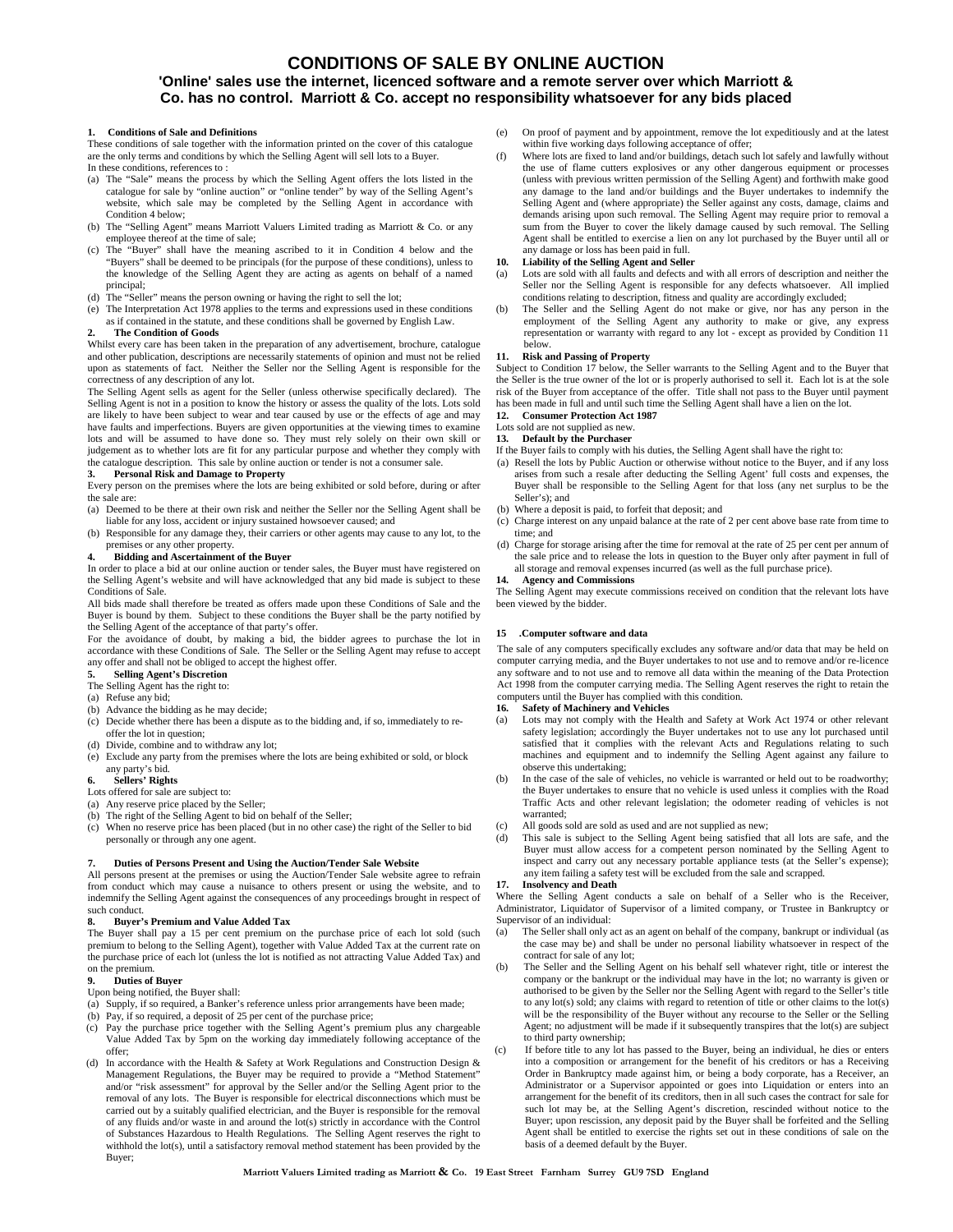

**<sup>1</sup>**A 2008 **Kubota KX36-3** rubber track mini digger no WKFR1003077821 with roll bar canopy and four buckets, 1,096 hours

**Removal Method Statement required**



**<sup>2</sup>**A 1996 **Kubota KX36** rubber tracked mini digger no 56845 with roll bar canopy and three buckets, 4,253 hours

**Removal Method Statement required**



**<sup>3</sup>**A **Kubota KH60** steel tracked mini digger with cab and five buckets, 5,419 hours

**Removal Method Statement required**



**<sup>4</sup>**A **Kubota KH60** steel tracked mini digger with cab and four buckets, 6,776 hours

**Removal Method Statement required**



**<sup>5</sup>**A **Winget 3 ton**, four wheel drive, diesel, electric start dumper with roll bar and Lister Petter engine

> Registration no. D357 EOT **This machine does not have instructions for safe use - the purchaser will be required to sign an undertaking confirming that they will obtain instructions for safe use prior to using the machine**

**Removal Method Statement required**

**<sup>6</sup>**A 1987 **Benford TT2000** 2 ton, four wheel drive, diesel, electric start, dumper truck with

> roll bar **This machine does not have instructions for safe use - the purchaser will be required to sign an undertaking confirming that they will obtain instructions for safe use prior to using the machine**

**Removal Method Statement required**



**<sup>7</sup>** <sup>A</sup>**Winget 2 ton**, four wheel drive, diesel, dumper truck with roll bar *(hand start)* **This machine does not have instructions for safe use - the purchaser will be required to sign an undertaking confirming that they will obtain instructions for safe use prior to using the machine** 

**Removal Method Statement required** 



**<sup>8</sup>** <sup>A</sup>**Winget 1.5 ton**, four wheel drive, diesel, dumper truck, - **SOLD AS SCRAP OR SPARES ONLY** *(no roll bar and hand start)* 

**Removal Method Statement required** 



**<sup>9</sup>** <sup>A</sup>**Winget 1 ton**, two wheel drive, diesel, dumper truck **SOLD AS SCRAP OR SPARES ONLY**  *(no roll bar and hand start)*

**Removal Method Statement required**





**Removal Method Statement required**



**<sup>11</sup>** <sup>A</sup>**Winget 1 ton**, two wheel drive, diesel, dumper truck **SOLD AS SCRAP OR SPARES ONLY** *(no roll bar and hand start)*

**Removal Method Statement required** 



**<sup>12</sup>** <sup>A</sup>**Compair 125** cfm diesel powered compressor, 1688 hrs, on a ET178MR trailer No SCNB2373ADC000660

**Removal Method Statement required**



# **13 A** Winget 3 ton dumper truck<br>**13 SOLD AS SCRAP OR SCRAP SPARES ONLY**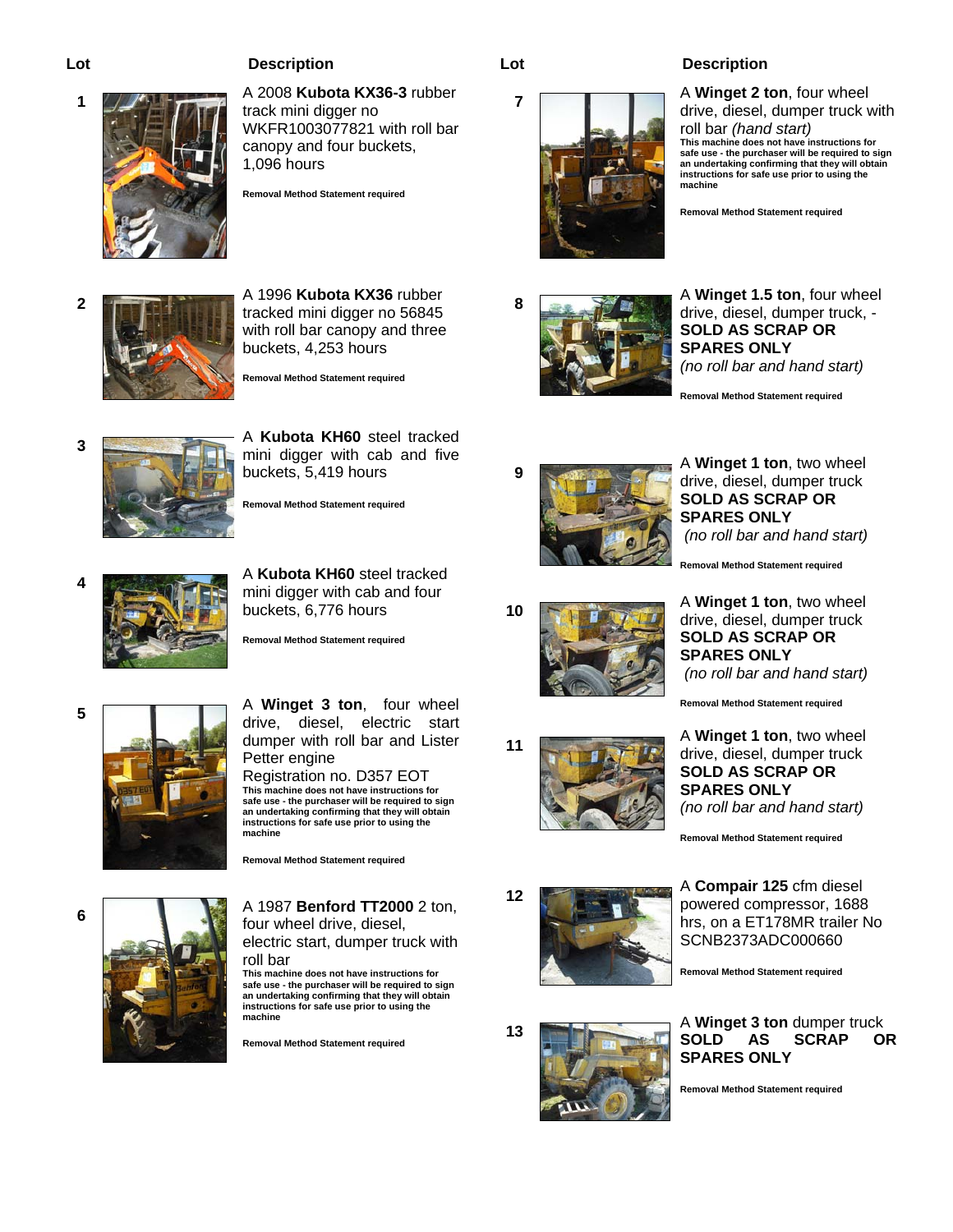# **14** A 4.2 metre vibrating beam

**This machine does not have instructions for safe use - the purchaser will be required to sign an undertaking confirming that they will obtain instructions for safe use prior to using the machine** 

**Removal Method Statement required**

**15**A 5.2 metre vibrating beam

**This machine does not have instructions for safe use - the purchaser will be required to sign an undertaking confirming that they will obtain instructions for safe use prior to using the machine** 

**Removal Method Statement required**



# **<sup>16</sup>**Two diesel powered upright cement mixers, each with Lister motor

**These machines do not have instructions for safe use - the purchaser will be required to sign an undertaking confirming that they will obtain instructions for safe use prior to using the machines** 

**Removal Method Statement required**



# **17** Two diesel powered upright cement mixers

**These machines do not have instructions for safe use - the purchaser will be required to sign an undertaking confirming that they will obtain instructions for safe use prior to using the machines** 

**Removal Method Statement required**

# **<sup>18</sup>**Two diesel powered upright cement mixers

**This machine does not have instructions for safe use - the purchaser will be required to sign an undertaking confirming that they will obtain instructions for safe use prior to using the machine** 

**Removal Method Statement required**



# 19 Two diesel powered upright cement mixers

**These machines do not have instructions for safe use - the purchaser will be required to sign an undertaking confirming that they will obtain instructions for safe use prior to using the machines** 

**Removal Method Statement required**



**<sup>20</sup>** Two diesel powered upright cement mixers

> **These machines do not have instructions for safe use - the purchaser will be required to sign an undertaking confirming that they will obtain instructions for safe use prior to using the machines**

**Removal Method Statement required** 

# **21** Two diesel powered upright cement mixers

**These machines do not have instructions for safe use - the purchaser will be required to sign an undertaking confirming that they will obtain instructions for safe use prior to using the machines** 

**Removal Method Statement required**

# **22** Two **Winget 240v** half bag upright cement mixers

**These machines do not have instructions for safe use - the purchaser will be required to sign an undertaking confirming that they will obtain instructions for safe use prior to using the machines** 

**Removal Method Statement required**



# **23** A Winget 240v half bag upright cement mixer

**This machine does not have instructions for safe use - the purchaser will be required to sign an undertaking confirming that they will obtain instructions for safe use prior to using the machine** 

**Removal Method Statement required**



# **<sup>24</sup>** Two **Belle** petrol 'tip up' cement mixers

**These machines do not have instructions for safe use - the purchaser will be required to sign an undertaking confirming that they will obtain instructions for safe use prior to using the machines** 

**Removal Method Statement required**



# **<sup>25</sup>** Two **Belle** petrol 'tip up' cement mixers

**These machines do not have instructions for safe use - the purchaser will be required to sign an undertaking confirming that they will obtain instructions for safe use prior to using the machines** 

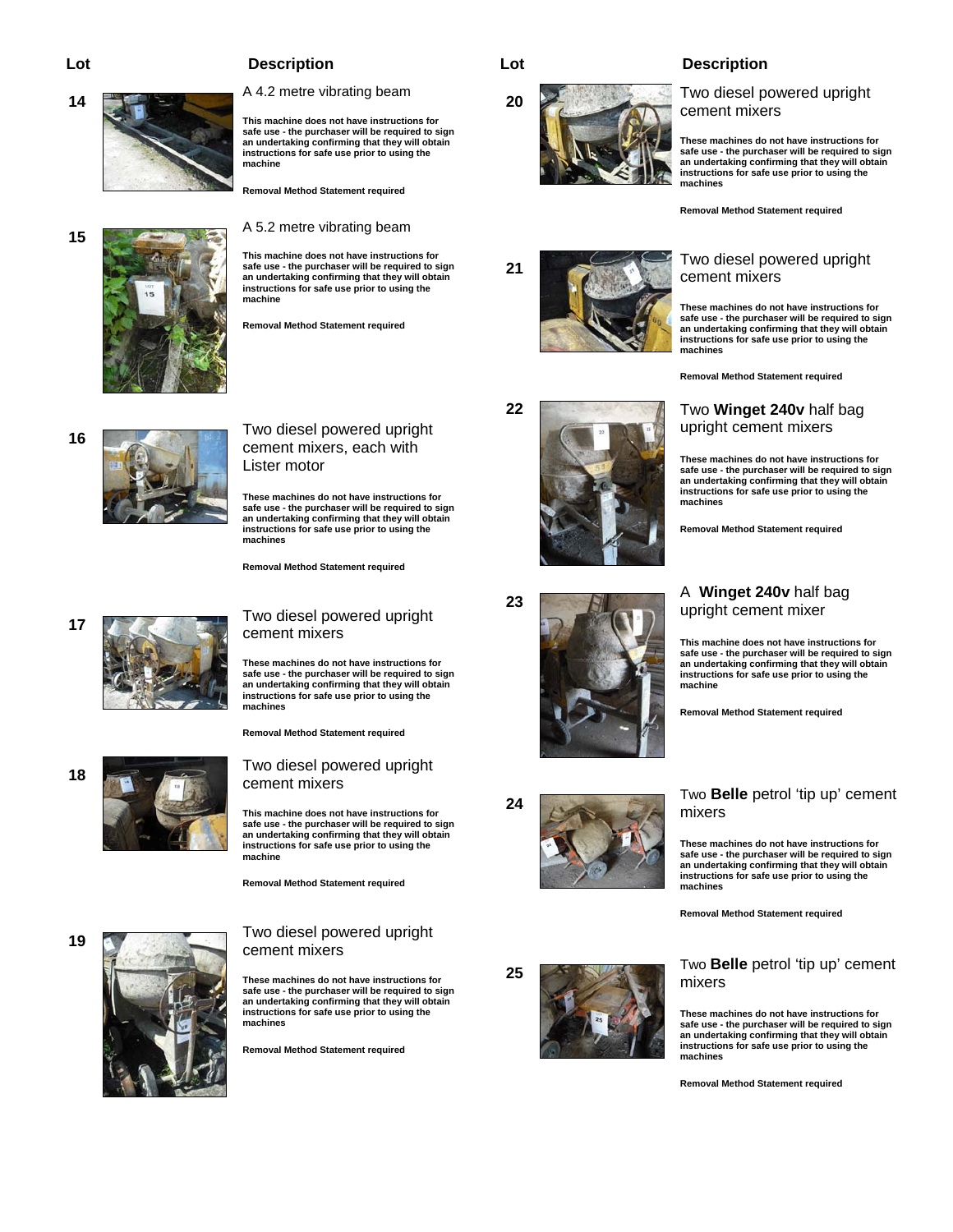

**26**A **Parker** 'tip up' cement mixer

**This machine does not have instructions for safe use - the purchaser will be required to sign an undertaking confirming that they will obtain instructions for safe use prior to using the machine** 

**Removal Method Statement required**

## **27 Eight various cement mixers SOLD AS SCRAP OR SPARES – BELIEVED FAULTY**

**These machines do not have instructions for safe use - the purchaser will be required to sign an undertaking confirming that they will obtain instructions for safe use prior to using the machines** 

**Removal Method Statement required**



**28** A **Stothert & Pitt** diesel pedestrian vibrating roller with Petter engine

**Removal Method Statement required**



**29 <b>A** Dynapac CM13 compactor plate

**Removal Method Statement required**



**30 A Warsop** model PP193 petrol compactor plate

**Removal Method Statement required**



# **31 A Warsop** petrol compactor plate

**This machine does not have instructions for safe use - the purchaser will be required to sign an undertaking confirming that they will obtain instructions for safe use prior to using the machine** 

**Removal Method Statement required**

**32** A quantity of scaffold boards, as lotted

**33 A** quantity of steel stands (circa 30)



**35** A quantity of steel low stands

(circa 8)



# **36 A Benford TV75** tandem roller serial no. F043JTA

**This machine does not have instructions for safe use - the purchaser will be required to sign an undertaking confirming that they will obtain instructions for safe use prior to using the machine** 

**Removal Method Statement required**

# **37 A Bomag BW 75 ADL** diesel tandem roller

**This machine does not have instructions for safe use - the purchaser will be required to sign an undertaking confirming that they will obtain instructions for safe use prior to using the machine** 

**Removal Method Statement required**



# **38** A 2008 **Camon C6 FR52/66** petrol pedestrian rotovator no. 0000372716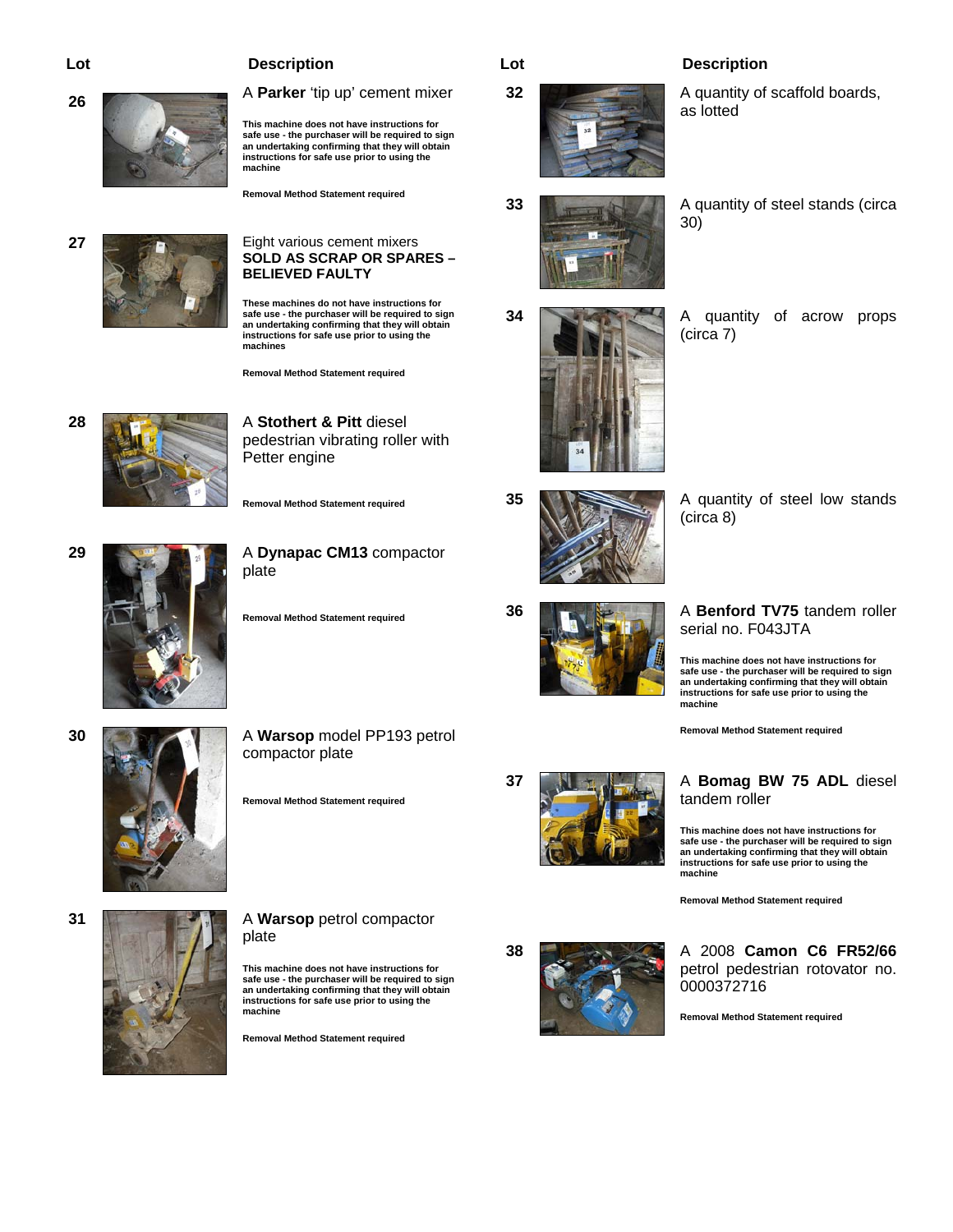

**39 <b>A**  $\frac{1}{4}$  **A** 2008 **Camon C90** petrol chipper/shredder no. 90137

**Removal Method Statement required**



# **40 <b>A** Tripower DRI-AIR 150 dual voltage dehumidifier no. 129104

**This machine does not have instructions for safe use - the purchaser will be required to sign an undertaking confirming that they will obtain instructions for safe use prior to using the machine** 

**Removal Method Statement required**



# **41 A Tripower DRI-AIR 150** dual voltage dehumidifier

**This machine does not have instructions for safe use - the purchaser will be required to sign an undertaking confirming that they will obtain instructions for safe use prior to using the machine** 

**Removal Method Statement required**



# **42** Two dual voltage dehumidifers

**These machines do not have instructions for safe use - the purchaser will be required to sign an undertaking confirming that they will obtain instructions for safe use prior to using the machines** 

dehumidifers

**machines** 



**Removal Method Statement required**

**44** Two **Tripower Dri Air 70** dual

**These machines do not have instructions for safe use - the purchaser will be required to sign an undertaking confirming that they will obtain instructions for safe use prior to using the** 

**Removal Method Statement required**

voltage dehumidifers

**These machines do not have instructions for safe use - the purchaser will be required to sign an undertaking confirming that they will obtain instructions for safe use prior to using the machines** 







**45** A 3" petrol pump with **Honda GX160** 5.5hp engine on mobile stand

> **This machine does not have instructions for safe use - the purchaser will be required to sign an undertaking confirming that they will obtain instructions for safe use prior to using the machine**

# **46** A 2" petrol pump with **Honda GX110** 3.5hp engine

**This machine does not have instructions for safe use - the purchaser will be required to sign an undertaking confirming that they will obtain instructions for safe use prior to using the machine** 

# **47** A **Clipper** *(advised)* petrol site saw bench

**This machine does not have instructions for safe use - the purchaser will be required to sign an undertaking confirming that they will obtain instructions for safe use prior to using the machine** 

**Removal Method Statement required**



# **48 A Ponny** hand hydraulic slab cutter no. 129

**This machine does not have instructions for safe use - the purchaser will be required to sign an undertaking confirming that they will obtain instructions for safe use prior to using the machine** 

**Removal Method Statement required**



# **49** A **Fyne** diesel pedestrian floor saw

**This machine does not have instructions for safe use - the purchaser will be required to sign an undertaking confirming that they will obtain instructions for safe use prior to using the machine** 

**Removal Method Statement required**

# **50** A **Mighty Midget** Lister diesel powered 300amp site welder

**This machine does not have instructions for safe use - the purchaser will be required to sign an undertaking confirming that they will obtain instructions for safe use prior to using the machine** 



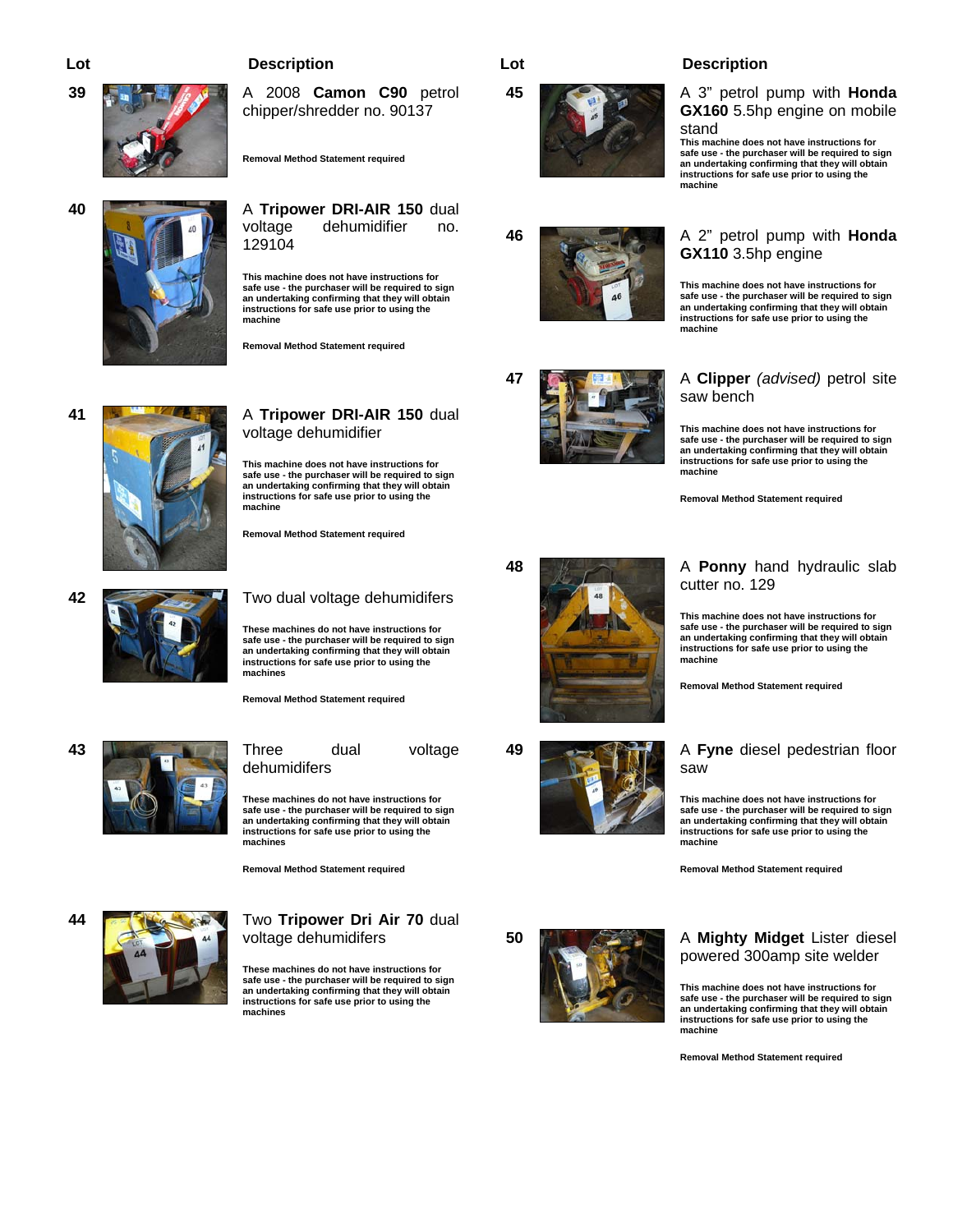heaters

**<sup>52</sup>**A Stephill Generators 2.2kva

petrol generator

**51 1Three various gas space** 



**59 Three** 110v pneumatic

cables, as lotted

**57 A Kango** 110v heavy duty breaker

> **This machine does not have instructions for safe use - the purchaser will be required to sign an undertaking confirming that they will obtain instructions for safe use prior to using the machine**

**58 A Bosch** 110v heavy duty breaker

> **This machine does not have instructions for safe use - the purchaser will be required to sign an undertaking confirming that they will obtain instructions for safe use prior to using the machine**



**53** Three 110volt portable infra red heaters



**54 Eight diamond cutter discs** 





**These machines do not have instructions for safe use - the purchaser will be required to sign an undertaking confirming that they will obtain instructions for safe use prior to using the machines** 

breakers, steels and extension

**60** A **Hitachi CM12Y** 110v 305mm disc cutter



**61** A **Partner** K650 MKII petrol disc cutter



**62** A **Hitachi** 110v cut off machine and an **AEG** 110v cut off machine

> **These machines do not have instructions for safe use - the purchaser will be required to sign an undertaking confirming that they will obtain instructions for safe use prior to using the machines**

**Removal Method Statement required**

**55 A HireTech HT8-1** 240v floor sander



**56 <b>A A HireTech HT8-1** 240v floor sander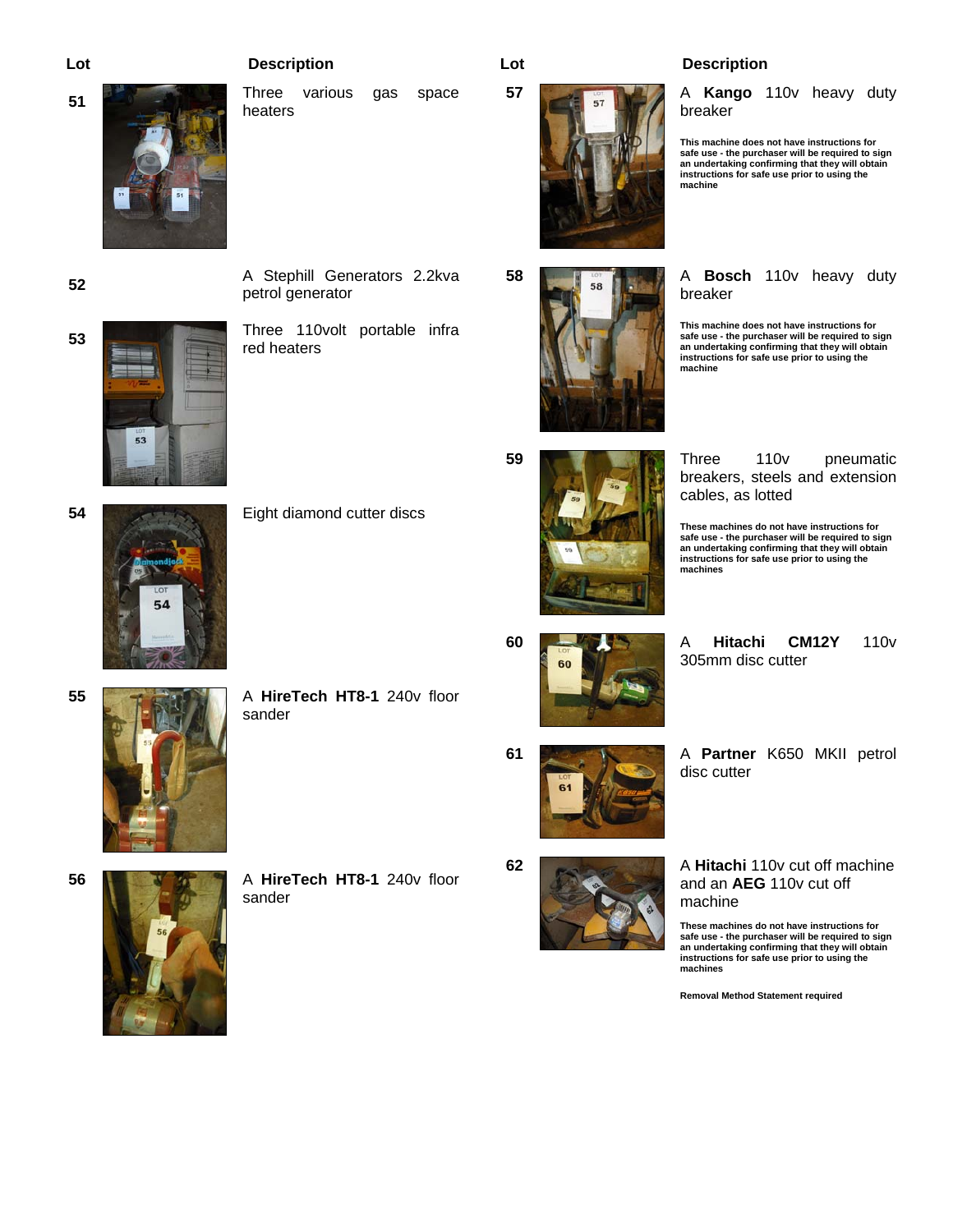

**63** A **Peles** and a **Bosch** disc cutter

> **These machines do not have instructions for safe use - the purchaser will be required to sign an undertaking confirming that they will obtain instructions for safe use prior to using the machines**

**64 <b>A** Hitachi 110v circular saw No3

> **This machine does not have instructions for safe use - the purchaser will be required to sign an undertaking confirming that they will obtain instructions for safe use prior to using the machine**



**65 A Hitachi** 110v circular saw No4

**This machine does not have instructions for safe use - the purchaser will be required to sign an undertaking confirming that they will obtain instructions for safe use prior to using the machine** 





**67** 110v transformers, as lotted

**68** Three 110v site tools each in rigid case **These machines do not have instructions for safe use - the purchaser will be required to sign an undertaking confirming that they will obtain instructions for safe use prior to using the** 

**machines** 

| o |  |
|---|--|

**69 <b>ATING COWLEY EXECUTE:** Two **Cowley** automatic levels and miscellaneous measuring equipment

> **These machines do not have instructions for safe use - the purchaser will be required to sign an undertaking confirming that they will obtain instructions for safe use prior to using the machines**



# **70 A Rubi Cortador** wall and floor tile cutter and a **Rubi** press

**These machines do not have instructions for safe use - the purchaser will be required to sign an undertaking confirming that they will obtain instructions for safe use prior to using the machines** 



**72 A** quantity of sundry sanding sheets

**73 A** quantity of grinding discs



**74 Four 110v tripod site lights** 

**These machines do not have instructions for safe use - the purchaser will be required to sign an undertaking confirming that they will obtain instructions for safe use prior to using the machines** 

**75** Various filters and spare parts

**76** Intentionally left blank



**77 BIGGER A Fyne Rototrowel 900** power

**This machine does not have instructions for safe use - the purchaser will be required to sign an undertaking confirming that they will obtain instructions for safe use prior to using the machine** 



# **78 <b>A** Fyne Rototrowel 900 power float

**This machine does not have instructions for safe use - the purchaser will be required to sign an undertaking confirming that they will obtain instructions for safe use prior to using the machine**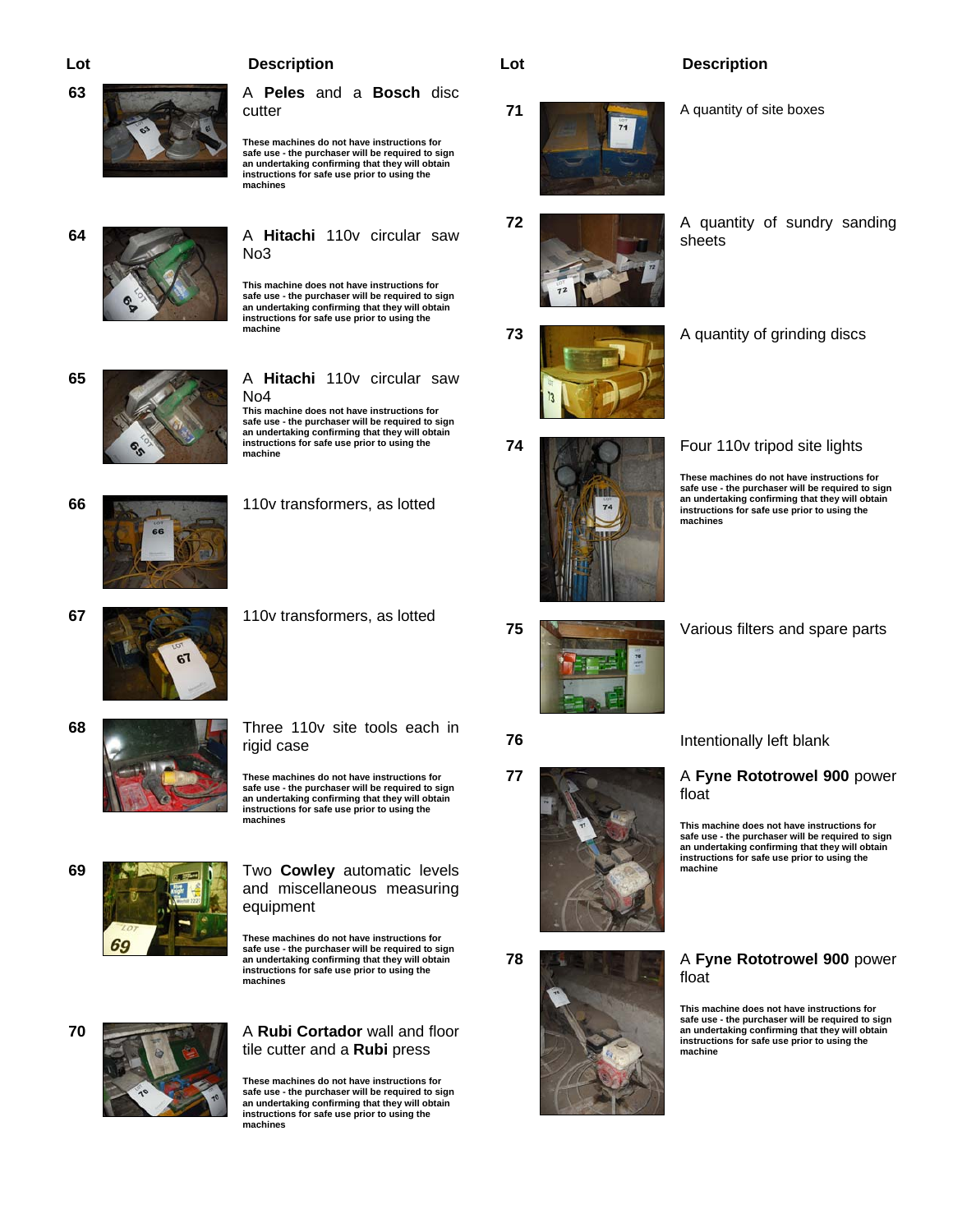

**79** A **Fyne Rototrowel** power float (faulty)

> **This machine does not have instructions for safe use - the purchaser will be required to sign an undertaking confirming that they will obtain instructions for safe use prior to using the machine**



**80** A **Spate 3B** 3" diesel water pump **This machine does not have instructions for safe use - the purchaser will be required to sign an undertaking confirming that they will obtain** 

**instructions for safe use prior to using the** 

**machine** 

**81 A** quantity of various water

hoses

**82 A** Stephill Generators 4 KVA diesel generator

> **This machine does not have instructions for safe use - the purchaser will be required to sign an undertaking confirming that they will obtain instructions for safe use prior to using the machine**



**83 2** petrol vibrating poker drives

**These machines do not have instructions for safe use - the purchaser will be required to sign an undertaking confirming that they will obtain instructions for safe use prior to using the machines** 



**84 A** quantity of poker units



**85 <b>A** A quantity of acrow props, as lotted



**86** A 1995 **Mercedes 814 7.5 ton** signwritten beaver tail truck with electric winch and two ramps

Registration no. N654 GFR 108,307 recorded km *(not warranted)*

**87** A 1994 **Leyland Daf 200 Series** diesel signwritten pickup truck with aluminium dropside bed, electric winch and aluminium ramps Registration no. L272 CRU 142,476 recorded miles *(not warranted)*

| 88 | <b>Spare lot</b> |
|----|------------------|
| 89 | <b>Spare lot</b> |
| 90 | <b>Spare lot</b> |
| 91 | <b>Spare lot</b> |
| 92 | <b>Spare lot</b> |
| 93 | <b>Spare lot</b> |

**END OF SALE**